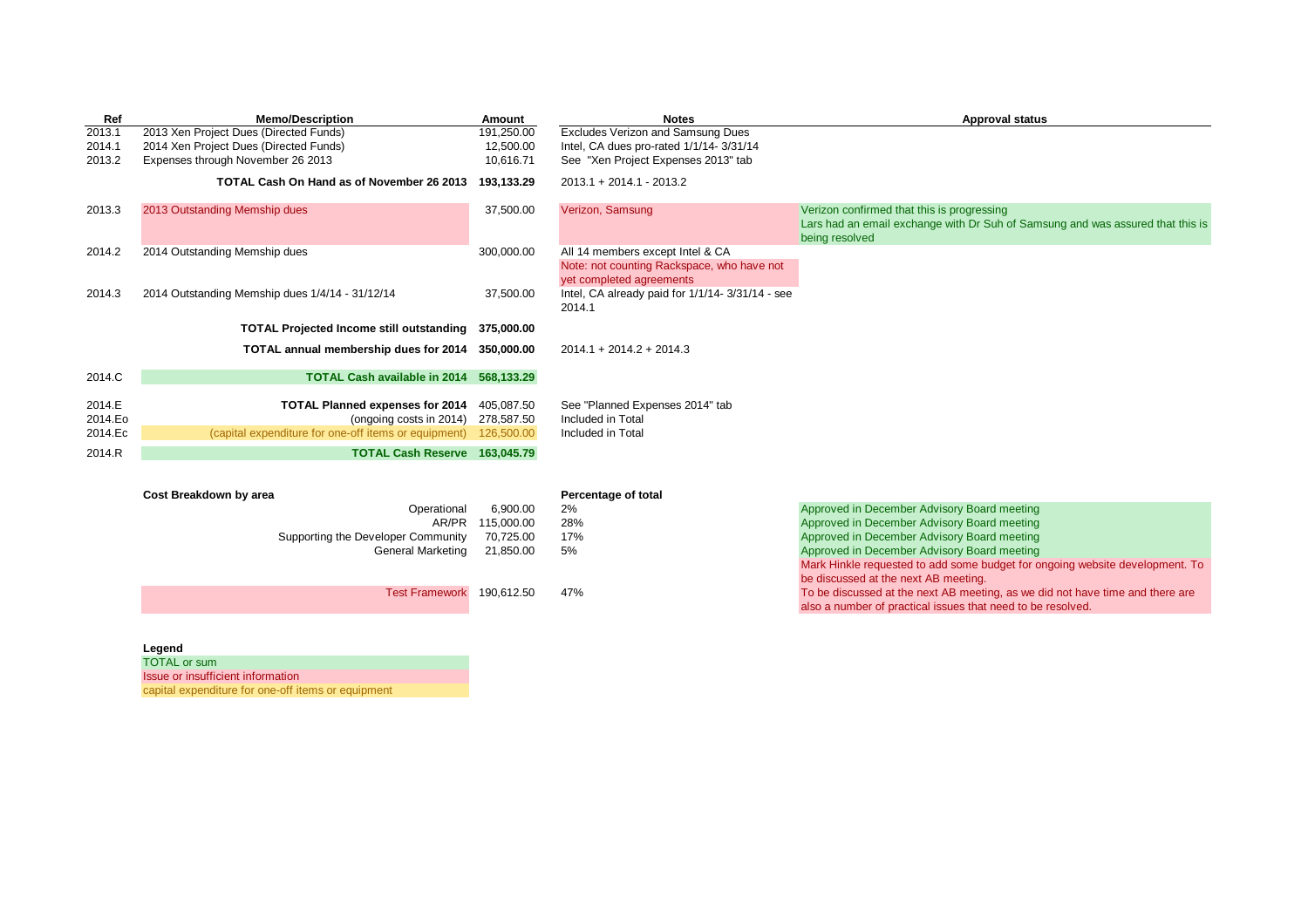| Ref      | <b>Memo/Description</b>                                                             | Amount     | Q1        | Q2         | Q3                    | Q4        | Notes / Open Issues                                                                                                                                                        |
|----------|-------------------------------------------------------------------------------------|------------|-----------|------------|-----------------------|-----------|----------------------------------------------------------------------------------------------------------------------------------------------------------------------------|
| 2014.1e  | <b>Operational Costs</b><br>Face-2-face meetings                                    | 6,000.00   | 3.000.00  |            | 3.000.00              |           | Based on \$3000 per board meeting (2 per year, includes WG face-2-face meetings)                                                                                           |
|          |                                                                                     |            |           |            |                       |           | At Linux Collab Summit and LinuxCon NA                                                                                                                                     |
|          | 2014.1ga Service charge                                                             | 900.00     | 450.00    | 0.00       | 450.00                | 0.00      |                                                                                                                                                                            |
|          | AR/PR                                                                               |            |           |            |                       |           |                                                                                                                                                                            |
| 2014.2e  | Xen Project AR/PR proposal                                                          | 100,000.00 | 50,000.00 |            | 50,000.00             |           | This can be invoiced annually or twice a year. For predictability, it is advisable to do this twice per<br>year                                                            |
|          | 2014.2ga Service charge                                                             | 15,000.00  | 7,500.00  | 0.00       | 7,500.00              | 0.00      | Supports objectives #1 to #4 of community plan                                                                                                                             |
| 2014.3e  | <b>Supporting the Developer Community</b><br><b>Community Dashboard Subscripion</b> | 1,500.00   |           |            | 750.00                | 750.00    | Subscription for community dashboard provided by bitergia (\$250 per month) contributing to #4.                                                                            |
|          |                                                                                     |            |           |            |                       |           | Citrix will fund the first 6 months and the set-up fee.                                                                                                                    |
| 2014.3ga | Service charge                                                                      | 225.00     | 0.00      | 0.00       | 112.50                | 112.50    |                                                                                                                                                                            |
| 2014.4e  | <b>Skills Programs (OPW and similar)</b>                                            | 40,000.00  | 10,000.00 | 10,000.00  | 10,000.00             | 10,000.00 | Funds for Education programs such as OPW and similar (suggest to cap at \$10K per quarter). In<br>reality we will not be able to handle more than two mentees per quarter. |
|          |                                                                                     |            |           |            |                       |           |                                                                                                                                                                            |
|          |                                                                                     |            |           |            |                       |           | Contributes to objective #4 of community programs                                                                                                                          |
|          | 2014.4ga Service charge                                                             | 6,000.00   | 1,500.00  | 1,500.00   | 1,500.00              | 1,500.00  |                                                                                                                                                                            |
| 2014.5e  | Slush Fund for Xen Project Developer Events                                         | 20,000.00  |           | 10,000.00  | 10,000.00             |           | Assuming a spring Hackathon and Dev Summit in August. May be used to fund part of the event, to<br>cover travel stipends, etc.                                             |
|          |                                                                                     |            |           |            |                       |           |                                                                                                                                                                            |
|          | 2014.5ga Service charge                                                             | 3,000.00   | 0.00      | 1,500.00   | 1,500.00              | 0.00      | Contributes to objective #4 of community programs                                                                                                                          |
|          | General Marketing of Xen Project                                                    |            |           |            |                       |           |                                                                                                                                                                            |
| 2014.6e  | Xen Project Booth and Banners for Events (one-off)                                  | 10,000.00  | 10,000.00 |            |                       |           | We have only have a Xen.org branded booth and popup banner at the moment                                                                                                   |
| 2014.6ga | Service charge                                                                      | 1,500.00   | 1,500.00  | 0.00       | 0.00                  | 0.00      |                                                                                                                                                                            |
| 2014.7e  | T-Shirts and swag for Xen Project at OSS events                                     | 9,000.00   |           | 3,000.00   | 3,000.00              | 3,000.00  | Traditionally Citrix has always funded these. I believe that we should ring-fence some funds for<br>these in 2014 to have extra flexibility                                |
| 2014.7ga | Service charge                                                                      | 1,350.00   | 0.00      | 450.00     | 450.00                | 450.00    |                                                                                                                                                                            |
|          | <b>Test Framework</b>                                                               |            |           |            |                       |           | Supports objective #5 of the community plan                                                                                                                                |
| 2014.8e  | <b>One-off cost for Hardware</b>                                                    | 100,000.00 |           | 100,000.00 |                       |           | See "Test Framework Cost Breakdown" for more detail<br>Given my availability in Q1, realistically we cannot start until Q2, unless somebody else leads                     |
|          |                                                                                     |            |           |            |                       |           | The best case scenario IMHO would be to set up in April                                                                                                                    |
|          | 2014.8ga Service charge                                                             | 15,000.00  | 0.00      | 15,000.00  | 0.00                  | 0.00      |                                                                                                                                                                            |
| 2014.9e  | <b>Manpower setup</b>                                                               | 0.00       |           | 0.00       |                       |           | From initial discussions, Citrix (Richard Sharp) indicated that they would be willing to absorb this                                                                       |
|          |                                                                                     |            |           |            |                       |           | cost. This woul dinclude handling of procurement and setting up the environment. However, this<br>needs to be confirmed                                                    |
|          | 2014.9ga Service charge                                                             | 0.00       | 0.00      | 0.00       | 0.00                  | 0.00      |                                                                                                                                                                            |
|          | 2014.10e COLO hosting cost                                                          | 32,000.00  |           | 8,000.00   | 12,000.00             | 12,000.00 | See "Test Framework Cost Breakdown" for more detail                                                                                                                        |
|          | 2014.10ga Service charge                                                            | 4,800.00   | 0.00      | 1,200.00   | 1,800.00              | 1,800.00  | Assume start in May                                                                                                                                                        |
|          | 2014.11e Remote admin and support of environment                                    | 33,750.00  |           | 11,250.00  | 11,250.00             | 11,250.00 | See "Test Framework Cost Breakdown" for more detail                                                                                                                        |
|          |                                                                                     |            |           |            |                       |           | This item is problematic, as this is a part-time activity only. We could solve this by:                                                                                    |
|          |                                                                                     |            |           |            |                       |           | a) a vendor donating time an engineers / sysadmin persons<br>b) spreading the load across several vendors                                                                  |
|          |                                                                                     |            |           |            |                       |           | c) employing somebody part-time or full-time to do other activities                                                                                                        |
|          | 2014.11ga Service charge                                                            | 5,062.50   | 0.00      | 1,687.50   | 1,687.50              | 1,687.50  |                                                                                                                                                                            |
|          | Total Expenditure 405,087.50                                                        |            | 83.950.00 |            | 163.587.50 115.000.00 | 42.550.00 |                                                                                                                                                                            |